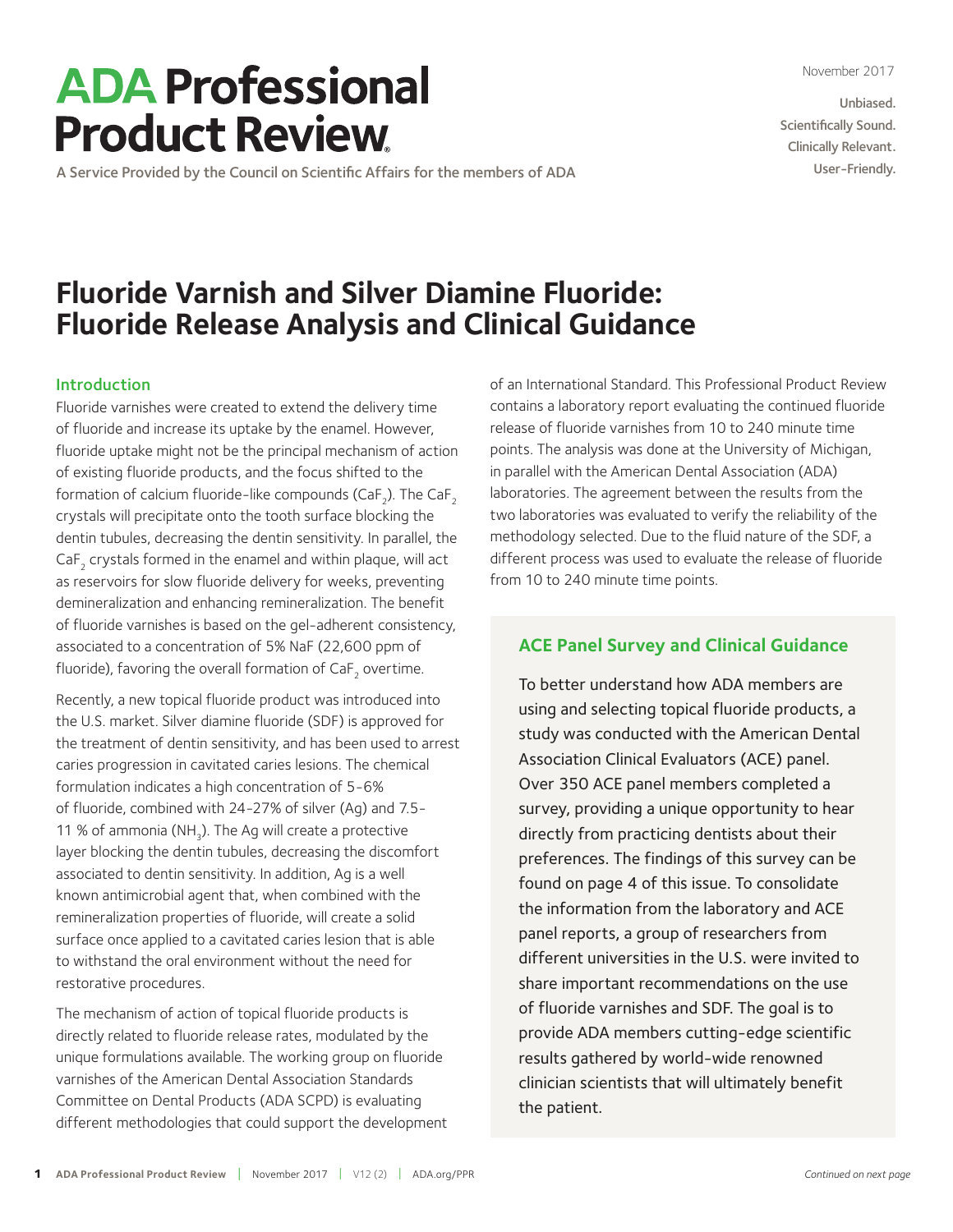| Product                                                                                    | Manufacturer | <b>Fluoride</b><br><b>Source</b> | Carrier (% by wt.)                                          | Solvent<br>$(% \mathbf{A})$ (% by wt.) | $Ca-P$               | Component     | <b>Other Ingredients</b>                                         |
|--------------------------------------------------------------------------------------------|--------------|----------------------------------|-------------------------------------------------------------|----------------------------------------|----------------------|---------------|------------------------------------------------------------------|
| Duraphat                                                                                   | Colgate      | 5% NaF                           | Colophonium                                                 | $30 - 60$                              | Ethanol              |               |                                                                  |
| Vanish White<br>Varnish                                                                    | 3M ESPE      | 5% NaF                           | Pentaerythritol glycerol<br>ester of colophony resin        | $30 - 75$                              | Ethanol              | $TCP* (< 5%)$ | n-Hexane (10-15%), flavor<br>enhancer (1-5%), thickener (1-5%)   |
| MI Varnish                                                                                 | GC America   | 5% NaF                           | Hydrogenated rosin                                          | $10 - 30$                              | Fthanol              | $CPP-ACP*$    | Polyvinyl acetate (30-50%), silicon<br>dioxide (1-5%), flavoring |
| Prevident                                                                                  | Colgate      | 5% NaF                           | Methyl hydrogenated<br>rosinate                             |                                        | Fthanol              |               | Xylitol (sweetener)                                              |
| NuPro White<br>Varnish                                                                     | Dentsply     | 5% NaF                           | Urethane dimethacrylate<br>resin* and hydrogenated<br>rosin | $30 - 40$                              | Isopropyl<br>alcohol |               | Titanium dioxide; natural and artificial<br>flavors              |
| Duraflor Halo                                                                              | Medicom      | 5% NaF                           | Synthetic resin                                             | $50 - 70$                              | Ethanol              |               | Xylitol (sweetener)                                              |
| <b>SDF</b>                                                                                 | Elevate      | 38% SDF                          | DI Water                                                    | $\leq 62.5$                            |                      |               |                                                                  |
| *TCP = tri-calcium phosphate; CPP-ACP = Casein phosphopeptide-amorphous calcium phosphate. |              |                                  |                                                             |                                        |                      |               |                                                                  |

#### Products tested for fluoride release

▲ Table 1. List of materials included in the experiment, along with their components (as compiled from publicly-available sources, including *published studies, informational product package inserts, and product safety data sheets).*

#### Approach

The fluoride products included in the present experiment are listed in Table (1). Six of the most common 5% NaF varnishes, in addition to SDF, were tested and compared for rate of release of fluoride. Custom holders were made from an acrylic rod with a #6 nylon washer creating a well. Scintillation vials of 7 mL capacity were used for incubation of artificial saliva (6.5 mM NaCl, 1.5 mM CaCl<sub>2</sub>-2H<sup>2</sup>O, 5.4 mM KH<sub>2</sub>PO<sub>4</sub>, 15.0 mM KCl, 0.22% w/v mucin powder; pH 7.0). A sufficient amount of varnish for all samples of one type (three single-unit doses for individually packed, or the comparable amount from a multidose tube) was mixed thoroughly, and aliquots of approximately 20 mg were added to the wells of tared sample holders.

Fluoride varnish samples (n=10) were incubated at 36- 37°C in 3 ml of stirring artificial saliva representing clinically relevant conditions. At time zero, samples were placed into the appropriate liquid medium (pre-equilibrated to temperature) stirring at 120 RPM. At each time point (10, 20, 30, 45, 60, 120, 240 minutes), holders carrying varnish samples were transferred with the vial caps to fresh liquid media for continued incubation; after incubation, liquids were stored at -20°C until the time of fluoride analysis.

For determination of fluoride ion concentration, liquid media samples were brought to room temperature. Each sample was mixed by vortexing, and a 1 ml aliquot was combined with an equal volume of total ionic strength adjustment buffer (TISAB II, Ricca Chemical Co.). Electrode potential (mV) of each solution was determined with a meter and fluoride ion

specific electrodes (Orion Ionplus Fluoride Electrode, Model 9609BNWP) at the University of Michigan and at ADA laboratories. Verifications of electrode operation (slope) and drift (< 2%) was performed according to the manufacturer's specifications during each set of readings. Fluoride ion concentration was calculated by comparison to standard curves generated from a series of dilutions which were mixed with equal volumes of TISAB II.

Due to the fluid nature of SDF, the holders developed for the fluoride varnish evaluation were not used, and a different process was employed. Approximately 20 mg was dispensed directly into 3 ml of pre-warmed artificial saliva and allowed to elute for the duration of the designated time period. Ten samples (n=10) were tested for each time point selected (10, 30, 60, 240 minutes). Samples were analyzed immediately after being removed from the environmental chamber (36- 37°C ) at ADA. The fluoride ion concentration analysis followed the protocol used for fluoride varnish samples (described in the previous paragraph).

**Data analysis:** The level of agreement between testing of the four varnishes conducted in parallel at University of Michigan and ADA was evaluated using intraclass correlation coefficients (ICC) from a two-way random effects model. ICC can be classified as: poor reliability ( $\leq$  0.5); moderate reliability (0.5  $x \le 0.75$ ), good reliability (0.75  $x \le 0.9$ ), and excellent reliability (> 0.9). One-way analysis of variance (ANOVA) with post hoc Tukey-Kramer tests were used to compare mean fluoride release of each brand at each time point for varnishes,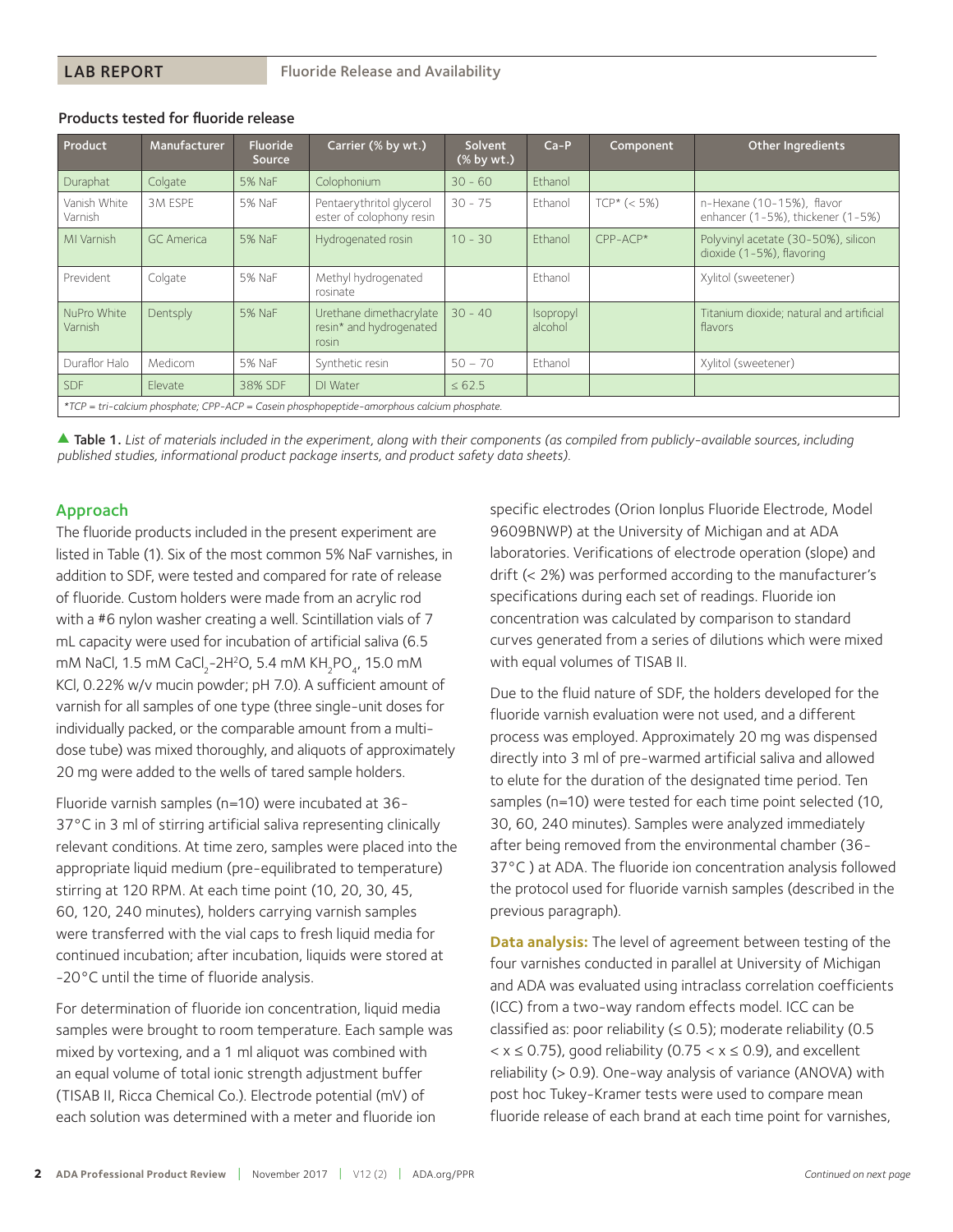#### LAB REPORT

#### Fluoride Release from Fluoride Varnishes up to 240 minutes



s Figure 1. *Fluoride Release (µg F/mg varnish) at (minutes) 0-10, 10-20, 20-30, 30-45, 45-60, 60-120, and 120-240 intervals. Mean ± SD. The values reflect microgram of fluoride per milligram of fluoride varnish. Values reported at 45 minutes, 1h, 2h and 4h were adjusted to reflect the release equivalent to a 10 minutes interval. Fluoride varnishes were tested at the University of Michigan and ADA laboratories.*

and compare fluoride release at each time point for SDF. Alpha was set at 0.05, and with the Bonferroni correction for multiple comparisons in the varnish experiment, significance was set at p-value: 0.00039.

#### Our findings

The consistency of agreement between the results from the University of Michigan and the ADA laboratories was excellent  $(ICC(2,1) = 0.987$ , F-test p-value < 0.0001), so results from both laboratories were pooled for the statistical analysis. The fluoride release at each interval varies among the fluoride varnishes evaluated (Figure 1). At each tested time point, there were statistically significant differences between varnish brands' mean fluoride release (F-test p-value < 0.0001). Tukey-Kramer tests identified which varnish brands differed up to 240 minutes.

At 10 minutes, higher release of fluoride (µg F/mg varnish) was observed from MI varnish (196.1) compared to Nupro (120.2), Prevident (99.9), and Duraphat (83.5), followed by Vanish (43.5) and Duraflor (10.9). At 20 minutes, higher release for MI varnish (137.1) was detected compared to Duraphat (44.3), and Nupro (26.4), followed by Vanish (13.9), Prevident (6.2) and Duraflor (1.8). A relevant finding is the steep decrease of fluoride values from 10 to 20 minutes observed for Prevident (85.8%), Duraflor (83.3%), Vanish (83.4%), Nupro (73.5%), and Duraphat (63.2 %), whereas MI varnish values decrease was



limited to 30.1%. For the time points ranging from 30 to 240 minutes, a steady decrease in the fluoride values was observed for all varnishes, ranging from 10 to 20 µg/mg for Duraphat and Vanish, and below 10 µg/mg for Prevident, Nupro and Duraflor, except for MI varnish that showed a decrease from 114.8 (30 minutes) to 60.9 (240 minutes).

In contrast to the data from the fluoride varnishes, fluoride availability (µg F/mg) from SDF at 10 minutes (53,567.5) was similar to 30 minutes (53,463.9) and 240 minutes (53,087.9), indicating that all fluoride contained in the solution was available within the first 10 minutes (t-test p-values > 0.9) (Figure 2). A decrease of 6.6% of the fluoride concentration was detected at 60 minutes (50,026.0) compared to the remaining time points evaluated (t-test p-values < 0.02), likely related to the handling and loading of the SDF samples into the vials.

The results from the present experiment done at the University of Michigan, in collaboration with the ADA laboratories, tested two topical fluoride categories available in the U.S. market. The results demonstrated two different patterns of fluoride availability in artificial saliva. Fluoride release from varnishes was observed over an extended period at lower levels, whereas the SDF produced an initial rapid spike with a concentration of fluoride 250x higher than the observed to the varnishes at 10 minutes.  $\blacksquare$ 

60000

50000

40000

30000

20000

F release [µg/mg]

release [µg/mg]

10000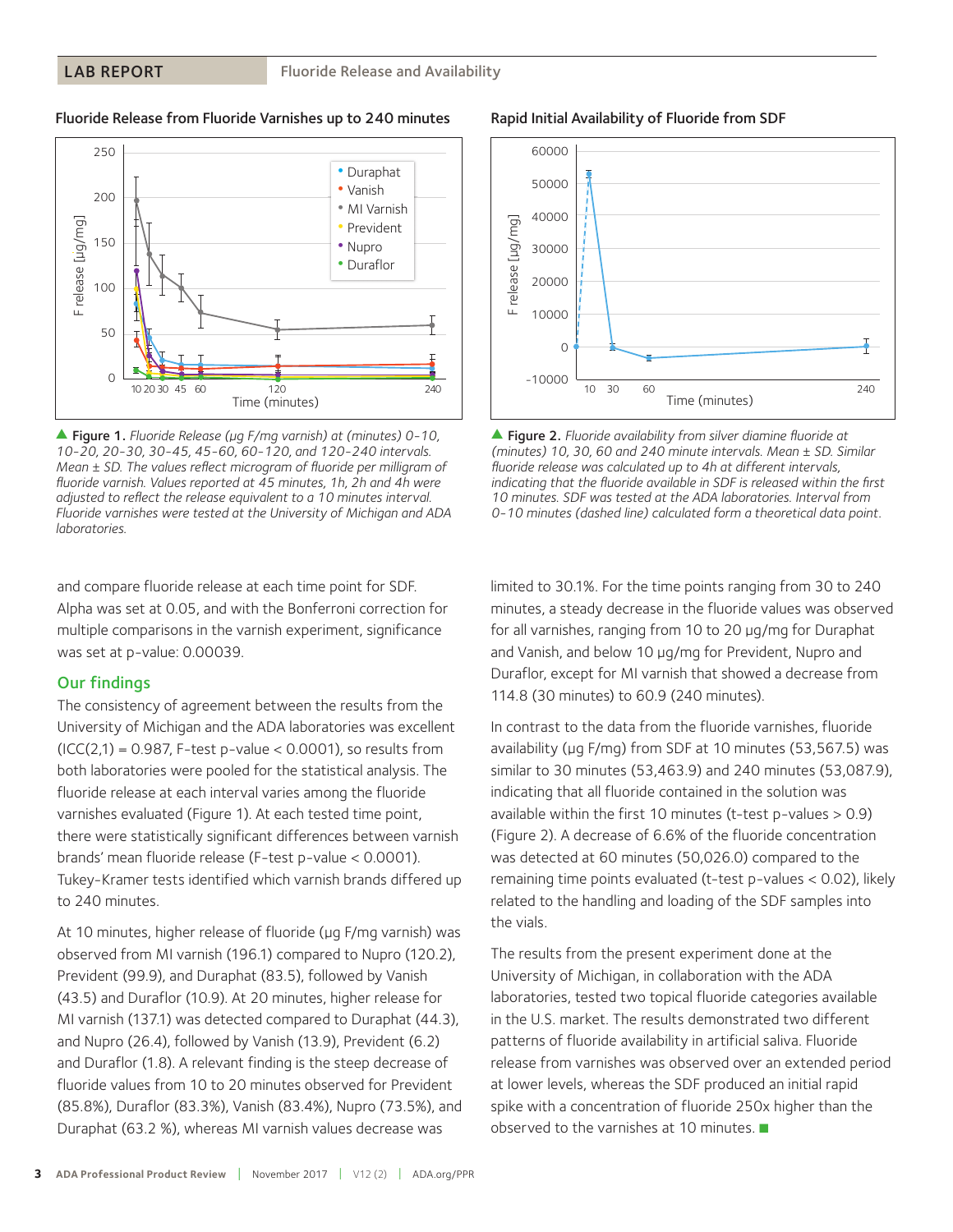# ACE Panel Report Professional-Use Fluoride Products

Results reflect the opinion of 350 practicing dentists in the United States who participate in the ADA Clinical Evaluators Panel. The ADA does not endorse off-label use of any professional product. \*Note that some questions allowed for multiple answers to be registered.





Purpose of fluoride varnish use\*

- 77% report use for caries prevention in high risk patients
- $\bf{33\%}$  for hypersensitivity
- **22%** for caries prevention in low risk patients

## Observed attributes of fluoride varnish

- release (46%) of a particular product.\*
- 84% of them report using their preferred fluoride varnish for less than 5 years.
- 

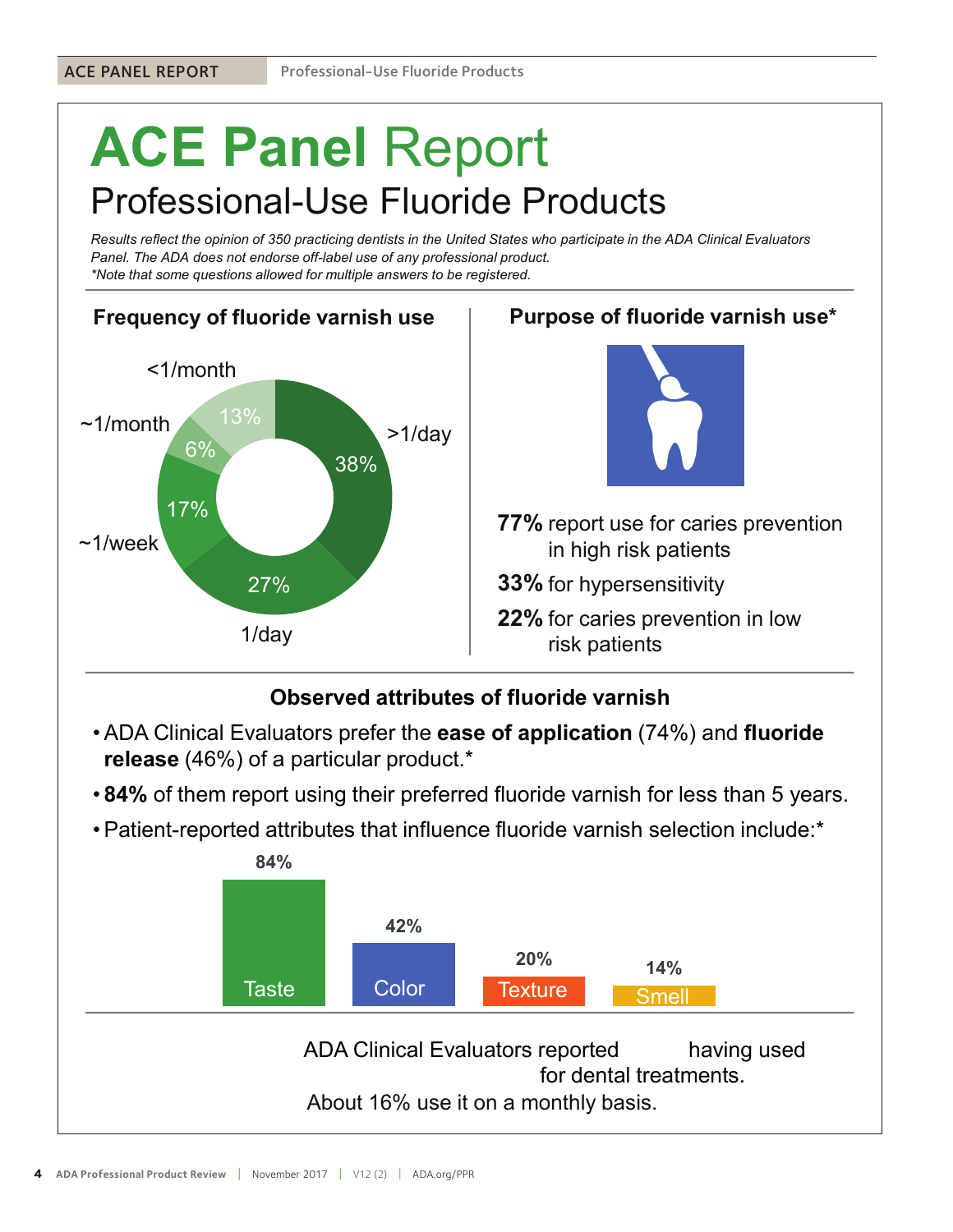#### CARIES CORNER

Margherita Fontana, DDS, PhD, Cariology, Restorative Sciences & Endodontics, University of Michigan School of Dentistry Sandra Guzmán-Armstrong DDS, MS, Operative Dentistry, University of Iowa College of Dentistry E. Angeles Martínez Mier, DDS, MSD, PhD, Cariology, Operative Dentistry and Dental Public Health, Indiana University School of Dentistry Marcelle M. Nascimento, DDS, MS, PhD, Restorative Dental Sciences, Operative Dentistry, University of Florida College of Dentistry Rebecca L. Slayton, DDS, PhD, Pediatric Dentistry, University of Washington School of Dentistry

New treatment options for dental caries provide dentists and patients with more tools than ever to manage this disease. But because caries development involves a broad spectrum of factors, choosing the right treatment at the right time is crucial to any successful plan. This section will break down the differences between two product categories in use on the anti-caries effort: fluoride varnish and silver diamine fluoride (SDF), including clinical indications, tips, and special considerations.

#### Clinical Indications

Fluoride varnish and SDF are both non-invasive and painless treatment options for caries management. While fluoride varnish and SDF are primarily indicated for tooth hypersensitivity, both are also commonly used off-label to manage carious lesions at different stages in their development process. Fluoride varnish is recommended for the prevention of new carious lesions when used on sound tooth surfaces (in both coronal and root surfaces), and for the management of existing noncavitated lesions (also called white-spot or initial, or incipient lesions). If left untreated, and if the disease process continues, these non-cavitated lesions may advance into cavitated lesions. At this stage, the use of SDF is more appropriate to arrest caries progression on coronal and root surfaces, in the absence of signs and symptoms of irreversible pulpitis. SDF may also be used on exposed root surfaces for prevention of caries lesions (similarly to fluoride varnish).

#### Key Points:

- Fluoride varnish and SDF are safe, effective, non-invasive caries management treatment options that provide a comfortable experience for patients of all ages.
- Fluoride varnish is recommended for patients at risk of caries, both for the prevention of new carious lesions, as well as for the management of non-cavitated initial lesions, in both coronal and root surfaces
- SDF is recommended for arresting the progression of cavitated carious lesions on the crown and root surfaces.
- Both products should be utilized as part of a comprehensive treatment plan for the prevention and management of caries.

#### Potential Treatment Selection Factors

While the extent of a carious lesion (non-cavitated or cavitated) determines when the use of each product is most appropriate for lesion arrest, patients and external factors such as a patient's age, mobility, or clinical setting, may also be considered when developing a treatment plan.

**Patient Groups:** For very young children or individuals with special health care needs whose fear, reluctance or low tolerance for time-intensive procedures may limit conventional restorative treatment, SDF may be a useful tool for arresting the progression of cavitated carious lesions. The noninvasive nature of the SDF application will provide the required therapeutic effect without exposing a young patient to needle and burs. Similarly, SDF may provide an attractive (albeit temporary) alternative to more intensive caries treatment options in patients with complex needs, as well as those with geographic or income-related treatment access issues. For senior patients whose limited mobility may restrict the number of office visits, SDF can be an attractive option for root carious lesion management.

**Clinical Setting:** Both products can be used in a wide range of clinical or nonclinical settings (including traditional, medical, or school settings) and by a wide range of health-care providers. However, because SDF requires a more precise application, its use may be best limited to providers with an ability to identify cavitated lesions in a targeted manner.

#### Clinical Tips

In addition to differing in their primary indications, fluoride varnish and SDF have very different physical properties and application techniques that may impact how and when these products are used.

**Fluoride Varnish:** With varnishes, the biggest difference between brands is the product's consistency. In general, the product will be easiest to work with if the tooth is clean (gross plaque removed) and dry (using air or gauze). Once the tooth (including coronal and root surfaces) has been cleaned and dried, varnish should be painted on the sound surface areas of higher risk (e.g., near the cervical area/gumline, interproximally, and pits/fissures) and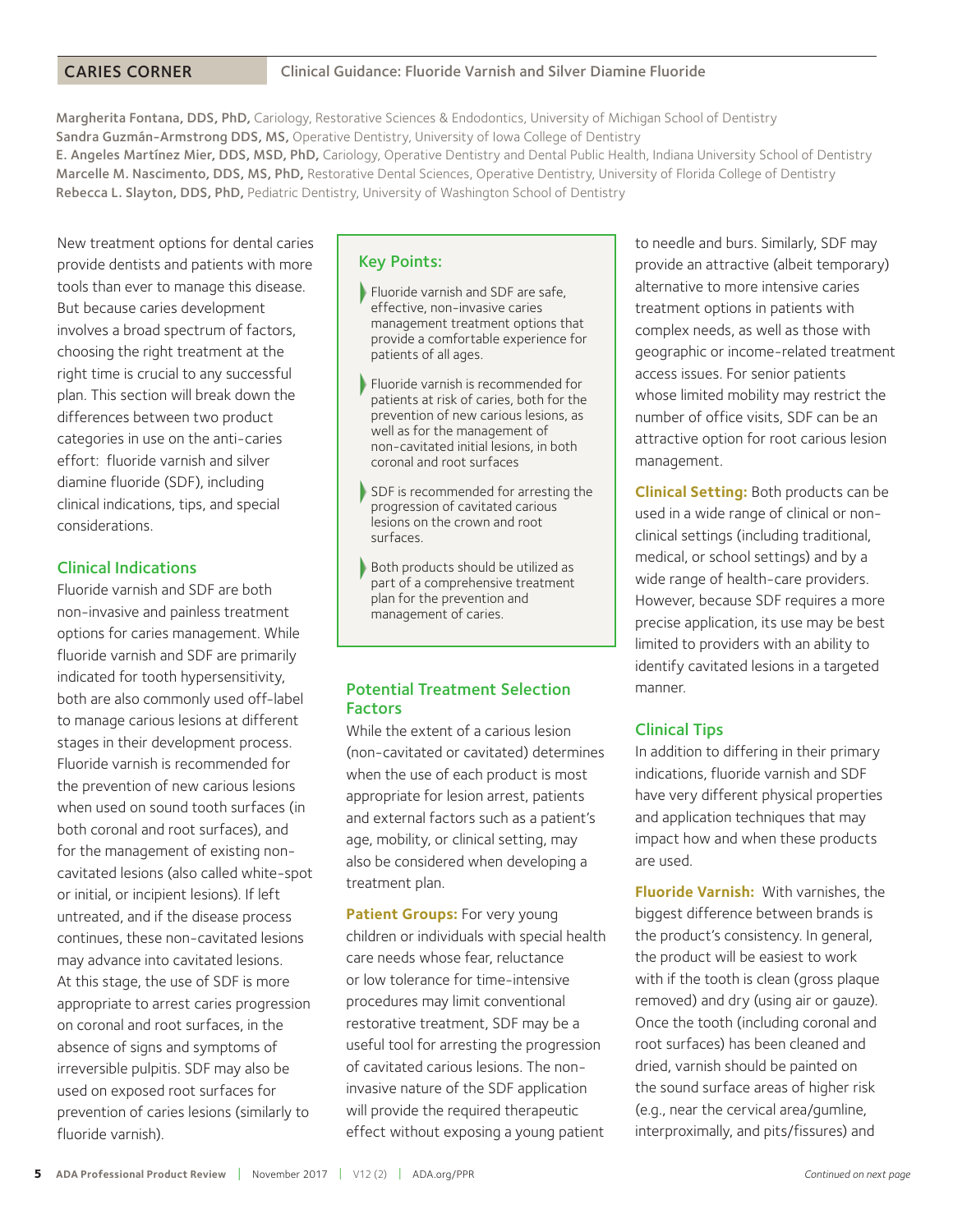surface areas presenting active noncavitated lesions. While only a thin coat is necessary, varnish does not need to be precisely applied, as it is essentially colorless or yellow and will cause no harm to healthy teeth, more advanced lesions (e.g., cavitated lesions) or the surrounding tissue. Varnish should be left on the tooth for the amount of time recommended by the manufacturer (longer is better). As such, eating, drinking and brushing should be delayed following treatment. Any stickiness or the presence of residual product will likely diminish within 24-hours. Reapplication of fluoride varnish should be dictated by an individual's caries risk and management needs, but the American Dental Association's recommendation is every 6-12 months.

**SDF:** Unlike fluoride varnish, SDF will turn the affected carious dentin black after application. As such, targeted application is incredibly important. SDF should only be used after cavitated lesions have been identified, and treatment options have been considered and adequately discussed with the patient. Because based on currently published literature the product's exposure to dentin is crucial to its success, the targeted lesions should be isolated, cleaned (e.g. from food debris, gross plaque deposits) and dried (air or gauze) prior to application. SDF is applied onto the lesion site and should be given the amount of time recommended by the manufacturer to react directly with the affected carious dentin. While SDF can be applied using a brush or sponge, the most appropriate tool will depend on the size of the cavity access, as the treatment's effectiveness is dependent on access to the lesion. Petroleum jelly can be applied to lips or gingival tissue to reduce staining, though care should

be taken to avoid coating the desired target lesion with the jelly. The reaction of the product with the dentin will cause the application site to turn black, but this process is not immediate. If desired, the reaction can be accelerated with a curing light to ensure proper application and placement, but there is a lack of evidence as to whether light-curing improves efficacy, and some concerns that it could actually diminish it. Once the product has had time to set, blotting excess product, or rinsing the mouth with a saliva ejector can minimize the amount of product swallowed or loose in the patient's mouth. As with varnish, patients should delay eating, drinking or brushing following treatment per the manufacturer's recommendations. While there is no general consensus on the timing of reapplication, annual or biannual reapplication may be needed, and the treatment's success can be determined by assessing the hardness of the treatment site at the next office visit (i.e., if the cavitated lesion is soft, regardless of color, it is likely still active). While SDF can be used to successfully arrest carious lesions, it is not a final restoration, nor does it replace other strategies needed to decrease a patient's caries risk. Limited evidence suggests SDF can also be used to prevent dental caries on exposed root surfaces, similarly to fluoride varnish, with the caveat that SDF results in dentin discoloration, as explained previously.

#### Benefits and Success Rates

The success of any treatment is strongly based on effective and appropriate usage. When applied appropriately, fluoride varnish is a safe and reasonably effective (30-40%) treatment for preventing the development of carious lesions and the progression of non-

cavitated lesions on both coronal and root surfaces. There is no evidence to indicate that fluoride varnish is an effective treatment for cavitated lesions.

While fluoride varnish is effective on non-cavitated lesions, SDF is an effective tool against cavitated lesions, with a general success rate of 60-80% after one application. However, because SDF requires a targeted application, that success rate can be largely impacted by proper use and access. While there is limited evidence to suggest a difference in success rates between anterior vs. posterior or buccal vs. proximal surfaces, the existing evidence suggests that SDF requires a direct reaction to the affected carious dentin. As such, treatment of lesions that are more difficult to access may prove less successful, or may require more reapplications for lesion arrest.

#### SDF: Common Misconceptions, Questions, or Concerns

If used appropriately, SDF is generally safe for use with all patient groups. While the concentration of fluoride in SDF is higher than over-the-counter fluoride products, the actual dosage is limited because of the relatively small amount of product that is used, and is far below the safety threshold established by the U.S. Environmental Protection Agency. For young children, extra precautions should be taken to minimize ingestion, as excessive fluoride can cause stomach discomfort.

**Tooth Staining:** The staining caused by the reaction between SDF and carious dentin is a common and legitimate concern. While the stain itself does not harm either the dental or surrounding soft tissues, patients, parents or other caregivers should be made aware of the aesthetic implications of this treatment